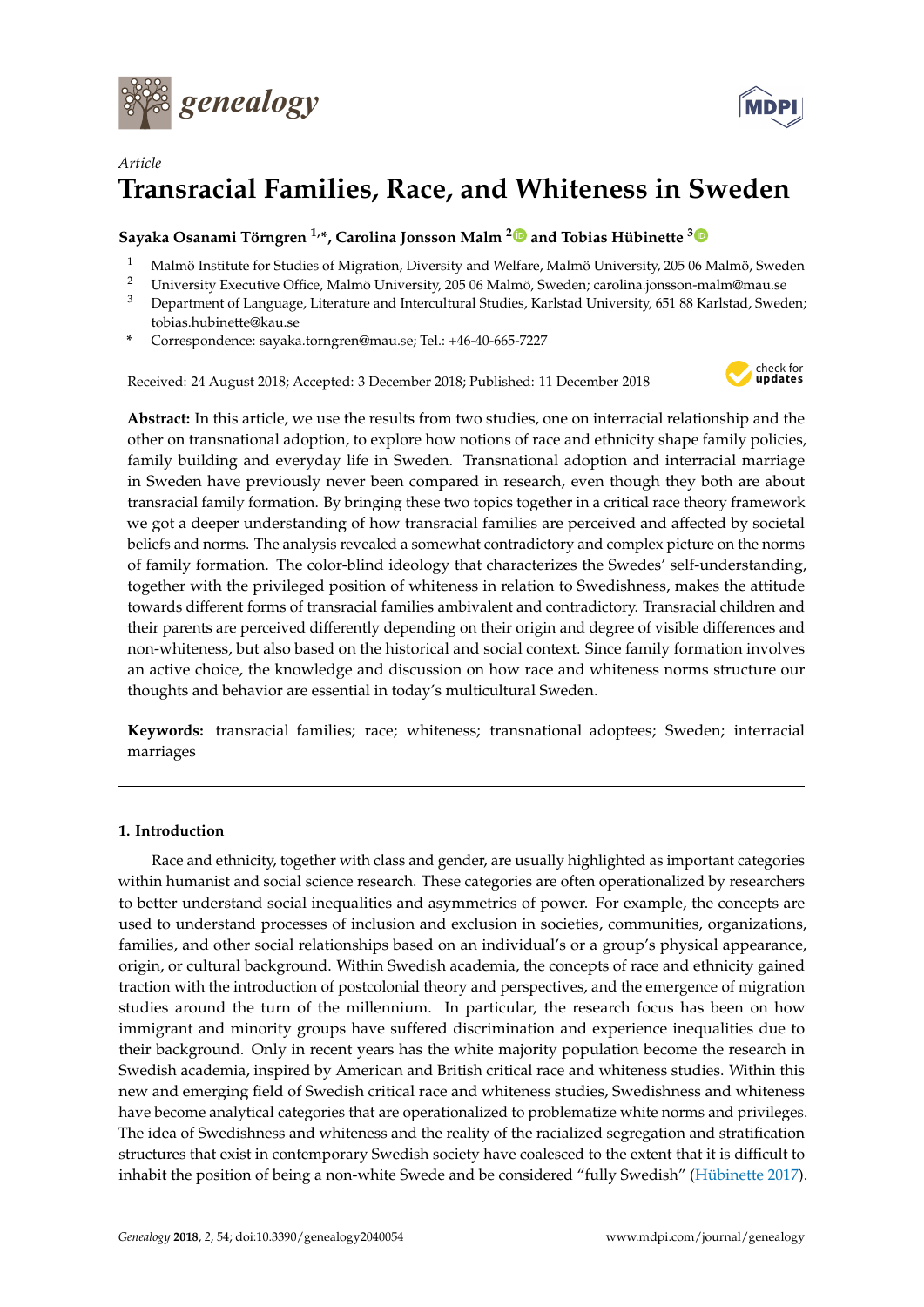In this article, we combine two studies, one on Swedish family policy concerning transnational adoption [\(Jonsson Malm](#page-14-1) [2011\)](#page-14-1) and the other on Swedes' attitudes towards interracial dating, marriage and childbearing [\(Osanami Törngren](#page-14-2) [2011\)](#page-14-2), to explore societal beliefs and norms surrounding transracial family formations in today's Sweden. Inspired by critical race and whiteness studies, we analyze the results from the two studies to be able to find common themes and parallels. Transnational adoption and interracial marriage are rarely compared with each other in Sweden, even though they are both about transracial family formations. The comparison of our results enables an analysis of how transracial families are perceived and defined differently in relation to the norms of family in Sweden. The comparison provides an opportunity to identify nuances that otherwise would be overlooked in a singular case study. At the beginning of this article, we contextualize the two studies by briefly introducing the racial and ethnic diversity of Sweden, and by placing Sweden in a broader international context. Thereafter we give a short presentation of the two studies and their respective results. The latter part of the article discusses and analyzes our research results in order to deepen the analysis on how transracial family formations are perceived in Sweden from a critical race and whiteness studies perspective.

#### **2. Background**

#### *2.1. Sweden—A Multiethnic and Multiracial Country*

Except for five historical minority groups—the indigenous Samis, the Finns, the Tornedalians, the Jews and the Roma (Travellers)—Sweden was a rather ethnically and racially homogenous country compared to most other Western countries until the end of the 20th century. Sweden was rather a country of emigration until the 1950s when labor immigration to Sweden from other Nordic and European labor became prominent. Sweden today has transformed into a multiethnic and multiracial nation as a result of the non-European migration flows that started in the mid-1970s onwards, and increased in particular after the end of the Cold War, consisting mainly of refugees and their family members.

Today, Sweden is a country of immigration. Immigration from the non-Western world has increased steadily in the past decades, with 2015 being the highest ever recorded immigration year. In 2016, some 18 per cent of the 10 million residents of Sweden were born abroad. In total, 5 per cent of those born in Sweden had two foreign-born parents, while another 7 per cent were the children of one Sweden-born parent and one foreign-born parent (Statistics Sweden). As both the category of immigration and the country of origin of the immigrants have shifted, Sweden has faced different challenges concerning integration and discrimination.

With regards to the number of residents under 18 years of age in Sweden's three largest cities, the ethnic and racial diversity is evident and is on pair with countries like the UK, France and the Netherlands. At the end of 2016, a total of 54 per cent, 49 per cent, and 36 per cent of all inhabitants in Stockholm, Gothenburg and Malmö respectively had two parents who were born in Sweden, while 29 per cent, 35 per cent, and 47 per cent had a foreign background have foreign backgrounds (that is, either themselves or both of their parents were born abroad). In all three cities, around 17 per cent were born in Sweden, with one parent born in Sweden and one parent born outside Sweden [\(Statistics](#page-15-0) [Sweden](#page-15-0) [2017\)](#page-15-0). In 2015 a record high 163,000 asylum seekers arrived in Sweden whereof the majority received residency permit, which means that the racial and ethnic landscape of the country will continue to be affected in the coming future.

With the fast changing racial and ethnic landscape of Sweden, integration of the newly arrived and problems of discrimination and socioeconomic inequality faced by migrant groups are evident in Sweden. Swedish researchers have tried to explain and understand the increasing inequalities between the white majority and the non-white minority through the concepts of ethnicity and culture. However, during recent years voices have been raised claiming that ethnic and cultural differences are not sufficient to explain the levels of racial segregation and discrimination in Sweden (see e.g.,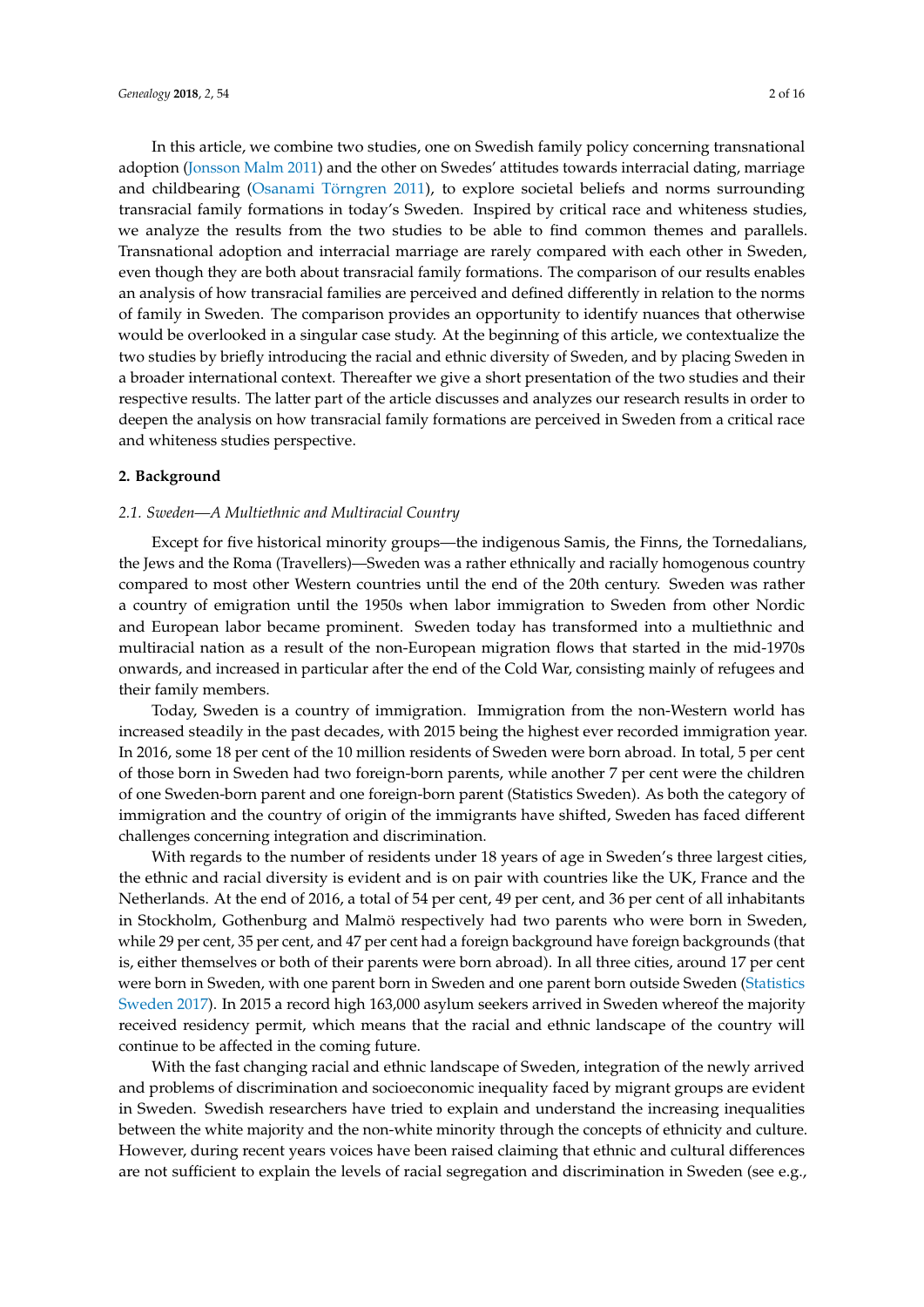[Hübinette](#page-14-0) [2017;](#page-14-0) [Hübinette and Wasniowski](#page-14-3) [2018;](#page-14-3) [Osanami Törngren](#page-14-4) [2015\)](#page-14-4). Inspired by critical race and whiteness studies in the English speaking countries, these scholars argue that it is not only the individuals' ethnicity and culture that matter but also how they are perceived racially and how visible phenotypical differences shape the definitions of Swedishness and non-Swedishness [\(Hübinette and](#page-14-5) [Lundström](#page-14-5) [2011;](#page-14-5) [Kalonaityt](#page-14-6)é et al. [2007;](#page-14-6) [Khosravi](#page-14-7) [2006;](#page-14-7) [Mattsson](#page-14-8) [2005;](#page-14-8) [Runfors](#page-15-1) [2006\)](#page-15-1). These scholars demonstrate in their studies that non-whites who grow up and live in Sweden are rarely seen and treated as being "fully Swedish" due to the strong legacy of equalizing Swedishness with whiteness.

## *2.2. Race, Ethnicity, Whiteness and Transracial Families*

Race is a product of scientific thought that is culturally, socially, and historically determined. Up to the late 19th to the early 20th century, European researchers, including prominent Swedish scholars, were engaged in studies dividing human beings into different races. Initially, this was conducted, supposedly, without any racist implications. However, a racist ideology was introduced into the division of human "races" by names such as Arthur de Gobineau and others who promoted social Darwinism. Inspired by social Darwinism, cultural, social, and moral differences were explained by biological racial differences which entailed hierarchical ideas of superiority and inferiority. Swedish involvement in this development of the idea of race and so-called race science was substantial. In 1922, Sweden established the world's first state run and state funded race science institute. [Hagerman](#page-14-9) [\(2006\)](#page-14-9) has pointed out that through the dissemination of so-called scientific knowledge of race, ordinary Swedes were taught to be able to differentiate between the white Swedish majority population i.e., "the Nordic race", and those inhabitants that were deemed to be inferior and undesirable. During the first half of the 20th century, it was the Samis, the Finnish speakers, the Roma and the Jews who were often regarded to be non-Swedish and not fully white, therefore preventing further mixing with the majority Swedes was regarded as being in the national interest national interest [\(Hagerman](#page-14-9) [2006\)](#page-14-9). The legacy of Sweden's racialized nation-building process during the last century even excluded representatives from historical minorities that today would pass as white such as the Finnish-speaking minority.

Interestingly enough, Sweden was also one of the first countries to dismiss the ideas of race science after World War Two and Swedish scholars were involved in the various declarations on race made by UNESCO in the 1950s. These declarations affirmed that there were no superior or inferior human races [\(Jacobsson](#page-14-10) [1999\)](#page-14-10).

Even though the country was heavily involved in the development of race science, Swedes and Swedish society are reluctant to admit that racism and discrimination exist and ideas of race play a part still today in Sweden. Within the critical race and whiteness studies, this attitude towards race is known as color-blindness which Ruth Frankenberg has described as "a mode of thinking about race organized around an effort to not 'see', or, at any rate, not to acknowledge, race differences" [\(Frankenberg](#page-14-11) [1993,](#page-14-11) p. 142). While [Bonilla-Silva](#page-13-0) [\(2010\)](#page-13-0) sees color-blindness as a specific expression of racism which he calls color-blind racism, [Lentin](#page-14-12) [\(2018\)](#page-14-12) analyzes color-blindness as a reflection of a "not racism"-attitude within the context of an hyperindividualistic and ahistorical Western culture which is becoming increasingly blind to power asymmetries. David Theo Goldberg conceptualizes color-blindness as "antiracialism" and defines; "Antiracialism is to take a stand, instrumental and institutional, against a concept, a name, a category, a categorizing [\(Goldberg](#page-14-13) [2009,](#page-14-13) p. 10). The Swedish version of color-blindness is arguably closest to Goldberg's antiracialism as Sweden also became the first country to abolish the concept of race in the beginning of the 2000s. This is similar to what Jan-Paul Brekke and Tordis Borchgrevink [\(Brekke and Borchgrevink](#page-14-14) [2007\)](#page-14-14) write about the ambiguous categorization of people in Sweden according to skin color. They state, "[t]he sensible approach to the issue, which is also the official Swedish approach, is to consider color irrelevant to the appraisal of an individual" [\(Brekke and Borchgrevink](#page-14-14) [2007,](#page-14-14) p. 79). The authors suggest that Swedes generally do not consider skin color to be relevant or crucial to an individual's characteristics or value.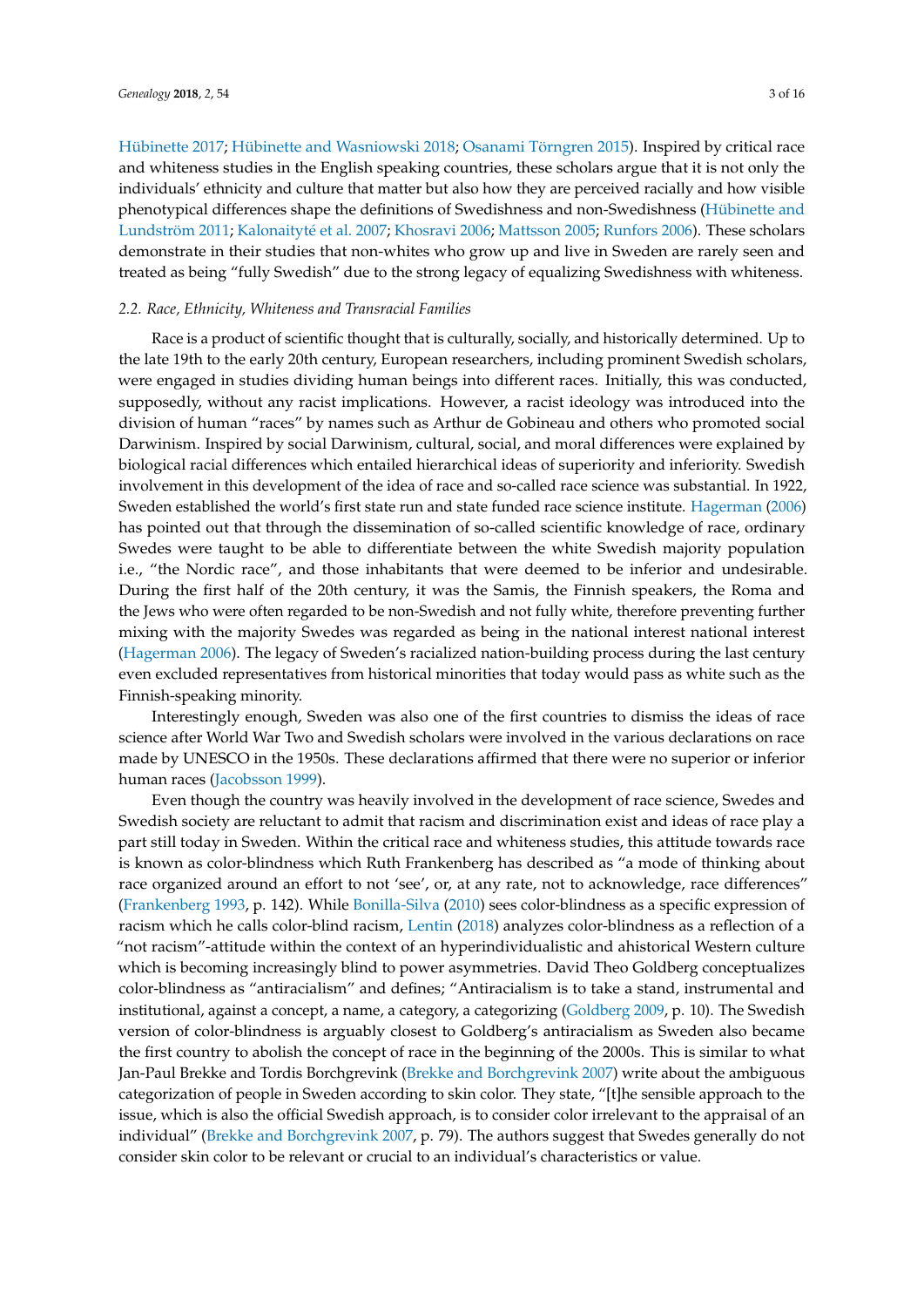Generally speaking, Swedes understand themselves as being democratic, liberal, equal, tolerant and individualistic. Moreover, they highly value antiracism, gender equality, secularism and universalism. It is not only that Swedes understand themselves as such but also that they express and practice these values to a large extent [\(Johansson Heinö](#page-14-15) [2009\)](#page-14-15). These core values, which are also seen as Swedish values, are reflected in the Swedish integration policy which is based on a color-blind ideology that revolves around the idea that everybody is equal regardless of his or her background [\(Schierup and Ålund](#page-15-2) [2010\)](#page-15-2). The principles of equality, freedom of choice, and partnership—which correspond to the principles of liberal modernity in its Swedish version—have formed the basis for Swedish integration policy since 1975. The latest integration reform, made in 2009, states that the objectives of integration are equal rights, equal obligations and equal opportunities for all inhabitants of Sweden regardless of ethnic and cultural background [\(Johansson Heinö](#page-14-15) [2009\)](#page-14-15). Access to the labor market is a central feature of Swedish integration policy, which derives from a strong belief that the labor market is color-blind and rational [\(Johansson Heinö](#page-14-15) [2009;](#page-14-15) [Mattsson](#page-14-8) [2005;](#page-14-8) [Rakar](#page-15-3) [2010\)](#page-15-3). It is a paradox that color-blindness is so embedded in the integration policy of Sweden, considering that the country at the same time officially embraces multiculturalism. Swedish multiculturalism has for example centered around the idea of "positive" measures, that is providing minorities the right to state support rather than promoting "negative" measures that give minorities the right to exemptions from state intervention [\(Borevi](#page-13-1) [2013\)](#page-13-1). However as Swedish multiculturalism is based on the idea that everybody should be able to participate in Swedish society and that all should be treated equally, multiculturalism can co-exist with Swedish color-blindness.

The antiracial attitudes and color-blindness have had such a deep impact on Sweden that the very concept of race has been erased completely from official language of public administrations. A parliamentary decision in 2001 to abolish the concept of race from public language was followed by the removal of the word "race (ras)" as the basis for discrimination in 2009 [\(Hübinette and](#page-14-16) Hylté[n-Cavallius](#page-14-16) [2014\)](#page-14-16). In 2014, the Swedish government announced that the last vestiges of the word race should be removed from all existing legislation in Sweden [\(Hambraeus](#page-14-17) [2014\)](#page-14-17). Even in everyday language, the word is avoided, and the bulk of the antiracist movement in Sweden of today refuses to use the word race. Most Swedes associate the concept of race and racial groups with biology and not how the concept is used to describe a socially constructed category and groups of people who experience inequality. Even though the contemporary and postmodern way of understanding race is far from the understanding of the biological race, the term has such a negative connotation in Sweden that people are afraid to use it, fearing that it will be misunderstood or misused. Hübinette and Hyltén-Cavallius write:

Colorblindness in the Swedish contemporary context means that for many Swedes it is even difficult to utter the word "race" in everyday speech, and it is equally uncomfortable to talk about white and non-white Swedes. [\(Hübinette and Hylt](#page-14-16)én-Cavallius [2014,](#page-14-16) p. 30)

Despite this Swedish color-blind discourse which might well be the most extreme in the world, it is clear that the social reality and meaning of race—that is, the idea of race and stereotyping of, and prejudice against certain groups of people—lives on even in contemporary Sweden. In this article, we understand race in contemporary Sweden as a socially constructed idea evoked by perceived visible phenotypical differences. Race is not a biological reality but a social reality, because racism and discrimination based on the idea of race still prevail widely. Race as a social construct means that the meanings and categories of race are constructed in a specific context, and it varies according to place, society, and over time. Although race is a social construction and racial categories and understandings of race vary according to place, society, and over time, race is socially real for many people and "affect[s] their social life whether individual members of the races want it or not" [\(Bonilla-Silva](#page-13-2) [1997,](#page-13-2) p. 473). Race is a social reality because the lives of the people who are categorized as different according to their visible differences are manifested through discrimination and racism.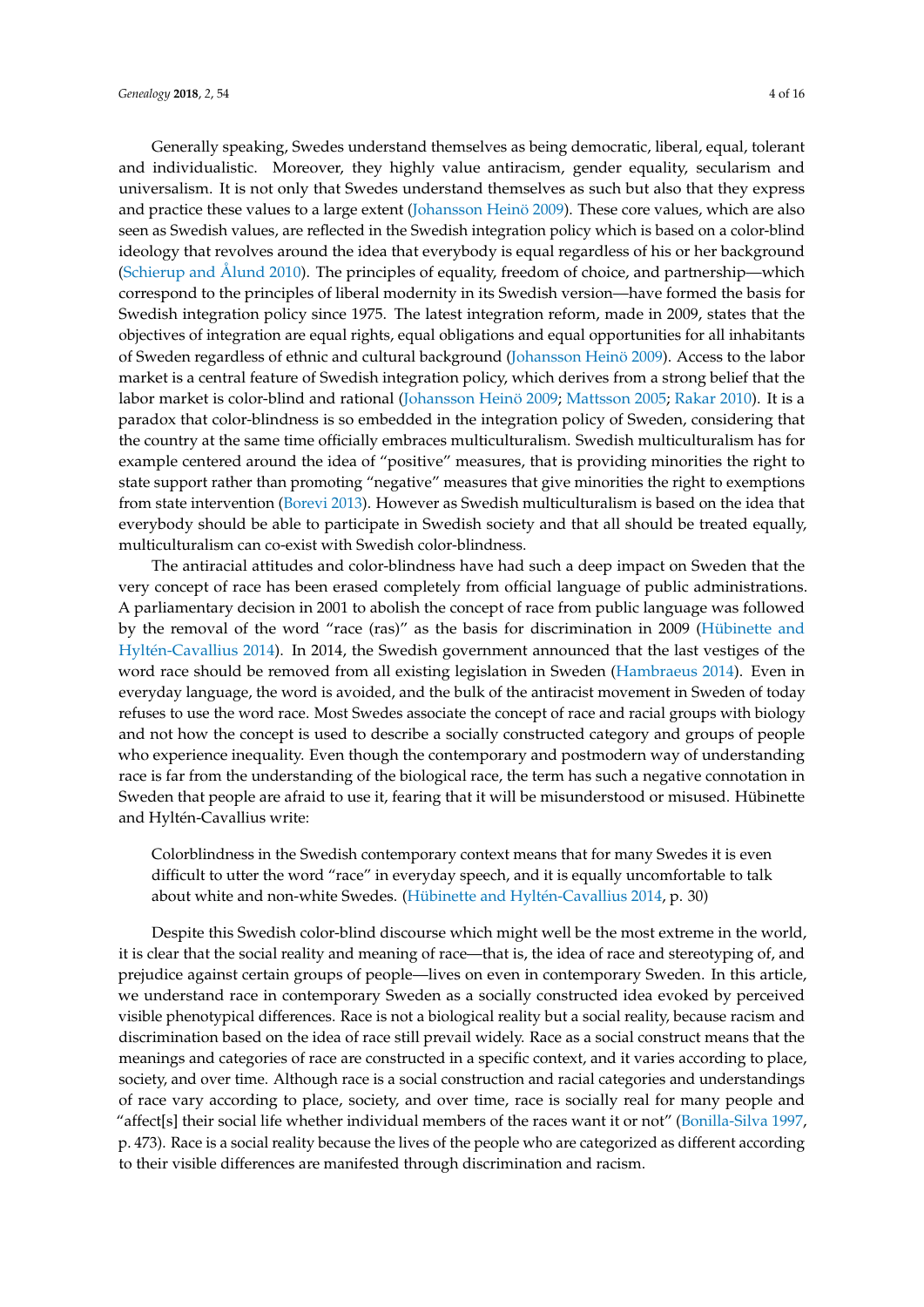Ethnicity, which is the more preferred term in Sweden is defined in various ways, does not always capture the reasons of inequality and discrimination. Ethnicity is built on the notion of shared culture (e.g., [Cornell and Hartmann](#page-14-18) [2007;](#page-14-18) [Fenton](#page-14-19) [2003\)](#page-14-19). However, as [Cantle](#page-14-20) [\(2005\)](#page-14-20) argues, an ethnic difference may not explain a difference in culture, unless culture is treated and perceived as something fixed and essential to each ethnic group. Ethnicity can also be symbolic [\(Gans](#page-14-21) [1979\)](#page-14-21) and people may pick and choose certain aspects of culture. Ethnicity should therefore be understood as an identification of cultural origin and heritage independent of if the individuals practice the culture or not. Many researchers and ordinary people alike tend to conflate the concepts of race and ethnicity. On a general level, the two concepts are distinct from each other as race is perceived to be visible while ethnicity is not always visible. Race is also often an ascribed category while ethnicity is often an acquired category by the individuals of a certain group.

To sum up, Sweden is an interesting case and context in relation to issues of race and whiteness as the country played an important role in the scientific construction of race, as it is today one of the world's more or even most color-blind countries. The majority of Swedes are harboring relatively strong antiracist and progressive opinions and values while at the same time Swedishness is still very much equal to whiteness.

#### *2.3. Study 1: The Stranger*

The first study which this article is based on analyzes official norms and values surrounding the family as reflected in Swedish transnational adoption policies. By investigating policy texts related to transnational adoption, the study seeks to understand changing perceptions of what is considered natural, normal, good and ethically sound in relation to kinship and family building. The empirical data consist of so-called Official Government Reports on transnational adoption published between 1967 and 2009. Official Government Reports are interdisciplinary and cross-sectorial efforts to prepare the government's legislative proposals, thus reflecting different views on a certain political issue, but with the overarching aim to obtain a consensus and present a set of policy proposals and legislative recommendations. For this study, six reports were selected for in-depth analysis. The theoretical framework of the study combines insights from feminist and postcolonial studies to explore how notions of family, kinship, race, ethnicity, national belonging and origin influence and are influenced by political rhetoric and practice. Consequently, the methodological approach is concerned with deconstructing knowledge and power relations. The study is performed as a governmentality and discourse analysis, which assumes that the law has a special position as a normative statement in a society and thereby affects all inhabitants in a country. By studying Official Government Reports and the law, it is not only possible to get a deeper understanding of the prevailing norms and values of a society, but also an understanding of in which direction the government is steering a nation and its citizens. For example, by indicating what is normal and what is not, or who belongs and who does not, the law both reflects and structures how people think and act [\(Jonsson Malm](#page-14-1) [2011\)](#page-14-1).

The results of the analysis show that the attitudes towards transnational adoption were complex and changed between 1967 and 2009. The attitudes were influenced by the dramatic increase in transnational adoptions in the 1960s and 1970s, which made Sweden the world's leading adopting country per head in the 1970s and 1980s, as well as by the gradual decrease in the number of adoptions from the 1990s and onwards, which has continued until today. During this period of time, because of the almost lack of domestic children available for adoption due to a combination of women's liberation, the legalization of free abortion and the de-stigmatization of single and unmarried mothers, thousands upon thousands of foreign-born children were adopted to Swedish homes. Almost all of these adoptions involve white parents living in Sweden and non-white children from countries in the Global South. In total, about 60,000 foreign-born children have been adopted to Sweden and out of whom well over half derive from Asia and mainly from East Asia (with South Korea and China being the biggest countries of origin) as well as from South Asia, while the rest come from Latin America, the Caribbean, Africa, the Middle East and partly also from Eastern Europe. According to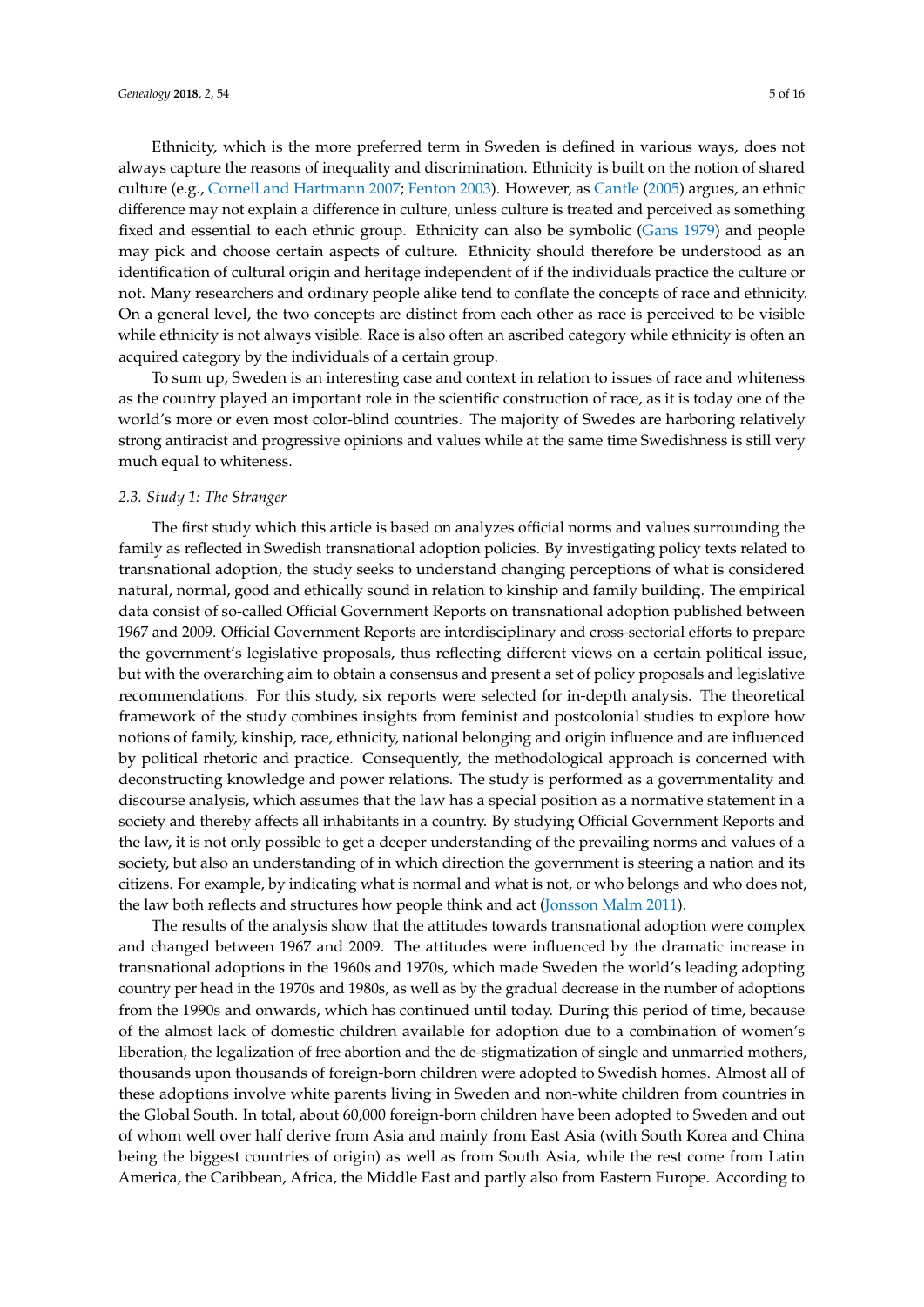Statistics Sweden, around 60 percent of transnational adoptees derive from Asia, 25 percent from South America, 10 percent from Europe and 5 percent from Africa. This mixing of nations and races on a mass scale given the small population of Sweden plays a crucial role in the attitudes toward transnational adoption. The design of Swedish adoption policies is very much grounded on whether transnational adoptions are regarded as positive or negative. Three possible approaches were observed in the reports: an advocating attitude, an antagonistic attitude, and a pragmatic attitude. Advocates are positive to transnational adoption and want to increase the number of adoptions and facilitate the adoption process. Antagonists are negative towards transnational adoptions and see them as problematic and as something that should be limited or even prevented and prohibited. The pragmatics are to be found somewhere in between these two positions as they do not want to ban transnational adoptions, but they believe that the adoption industry must be regulated by strict legislation and that there should be no major increase in adoption cases [\(Jonsson Malm](#page-14-1) [2011\)](#page-14-1).

Furthermore, the analysis of the government reports also shows that between 1967 and 2009 the attitudes toward transnational adoption were expressed in different ways and had different degrees of influence on the legislation. In the beginning, there were strong opinions against transnational adoptions, with some arguments based in so-called race science. However, the government reports from that time were more concerned about the well-being of the child and feared that being adopted transnationally is not in "the child's best interest". The perceived problem had mostly to do with the child's ethnic background and physical appearance. In the early government reports, the underlying assumption was that a child adopted from another country is different from white Swedish people in terms of culture and race and therefore would grow up as an "outsider" or a "stranger", which could lead to social and emotional complications. Being different was not solely described as something negative, the adoptees were also appraised for their exotic looks and attributes, which some people found "interesting" and "fascinating". However, the assumption was that most Swedes carry racist attitudes towards people who do not look like them. The answer to this problem, according to the reports, was a two-way solution: the adopted children should become "Swedish" and be assimilated into Swedish society, and the Swedes and the Swedish society should be "fostered to color-blindness" to facilitate this process [\(Jonsson Malm](#page-14-1) [2011\)](#page-14-1).

The reports' pragmatic approach resulted in a more favorable legislation contributing to the increase in transnational adoptions in the 1960s and 1970s. During this period of time, adopting a child from a so-called developing country in the non-Western world was primarily regarded as a good act and as a form of humanitarian aid. The general opinion was that the child would always have a better life in Sweden than in its country of origin. That opinion started to change in the late 1980s, with raised concerns over the adoption industry's role in child trafficking, and in the exploitation of the Third World. The decrease in the number of transnational adoptions, which took hold after the Cold War, is a complex issue and can partly be explained by nationalist sentiments and even anti-Western attitudes in many countries of origin and partly by a growing middle-class in many Asian and Latin American countries, as well as in some African countries, wanting to adopt the children that once were sent to the West. The decrease is also a consequence of a growing number of reproduction techniques, which has made transnational adoption more and more obsolete, such as egg and sperm donations and surrogacy arrangements [\(Jonsson Malm](#page-14-1) [2011\)](#page-14-1).

In the reports from the latter time period, the growing antagonistic attitudes towards transnational adoption were also related to changing attitudes towards the child's right to know its origins, as stated in the 1989 Convention on the Rights of the Child, which by many is interpreted as the child's right to stay in its birth country. The reports refer to the adoptees' so-called "psychological vulnerability", which is assumed to be the result of their separation from their biological, ethnic, racial and national origin, which is described as "a trauma". The solution is therefore to encourage the adoptees to affirm their ethnic origins by visiting their birth country and by seeking their roots instead of discouraging them to do so, which had more or less been the norm before the 1990s when nurture was seen as trumping nature. In that way, the adoptees would learn to accept that they are different from the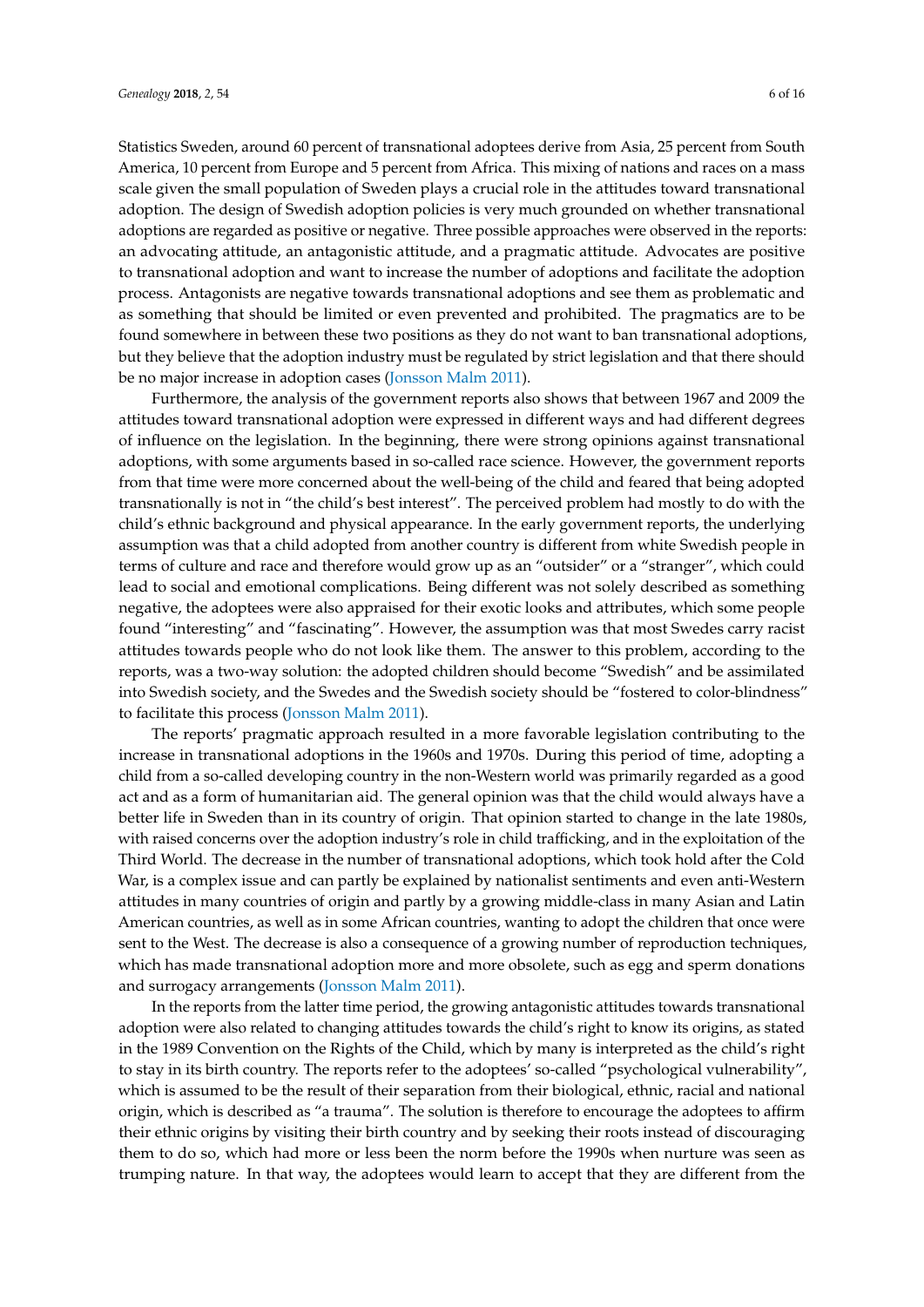majority Swedes, and they would embrace their dual ethnic identities, rather than being "fully" Swedish. Learning to live with this duality would help adoptee's struggling with psychological distress. The idea that the adoptees' psychological vulnerability could be caused or affected by racial discrimination is, however, dismissed thereby placing the responsibility for integration solely at the individual level rather than at the societal level. The underlying assumption is that race and racism is not an issue in today's modern and multicultural Swedish society as the majority Swedes have, at least according to the government reports, been fostered to color-blindness [\(Jonsson Malm](#page-14-1) [2011\)](#page-14-1).

#### *2.4. Study 2: Color-Blind Love?* **General Community 2018**

The second study which this article is based on examines attitudes among white majority Swedes on interracial relationships including on dating, marrying, and having children with someone whose background is from Africa, Central/Eastern Europe, Latin America, the Middle East, South/East Asia, South/Western Europe, or Scandinavia. The study also investigates the attitudes towards having a relationship with non-white adoptees from Africa, Latin America and East Asia. The attitudes interracial relationships were examined by the way of a quantitative questionnaire, which was followed up with qualitative interviews with some of the questionnaire respondents. The survey was sent to 1<br>2000 randomly selected residents in the city of Malmö out of which 620 responded. Among these, 30 people were selected for a follow-up interview. which was followed up with the qualitative interviews with some of the some of the qualitative response of the

The survey and interview results show that the majority of the participants could imagine dating, marrying, or having children with someone with a different background than themselves. However, there was a clear hierarchical preference for different racial and ethnic backgrounds of the imagined partner (See Figure 1). White Swedes preferred having intimate relationships with people with a background from Scandinavia, Western Europe, or Southern Europe. Thereafter, they preferred partners originating in Central/Eastern Europe and Latin America. Persons with a background in South/East Asia, Africa, and the Middle East were the least desired and preferred imagined partners. The attitudes towards non-white adoptees also showed an unexpected outcome: their desirability was based on their continent of origin as adoptees from Latin America were preferred the most in comparison to adoptees from East Asia. Adoptees from Africa were the least preferred as potential intimate partners. The survey and milerview results show that the majority of t preferred the most in comparison to adopte the most in comparison to adopte the least  $\mathbf f$  concerns the  $\mathbf f$ 

<span id="page-6-0"></span>

Note: AA (Adopted African), ALA (Adopted Latin American), AEA (Adopted East Asian), A (people of African origin), LA (people of Latin American origin), SEA (people of South East Asian origin), and SWE (ethnic Swedes with two parents born in Sweden)

**Figure 1.** Can you imagine marrying someone of the following origin? Respondents with a white **Figure 1.** Can you imagine marrying someone of the following origin? Respondents with a white European background  $(N = 416, %)$ .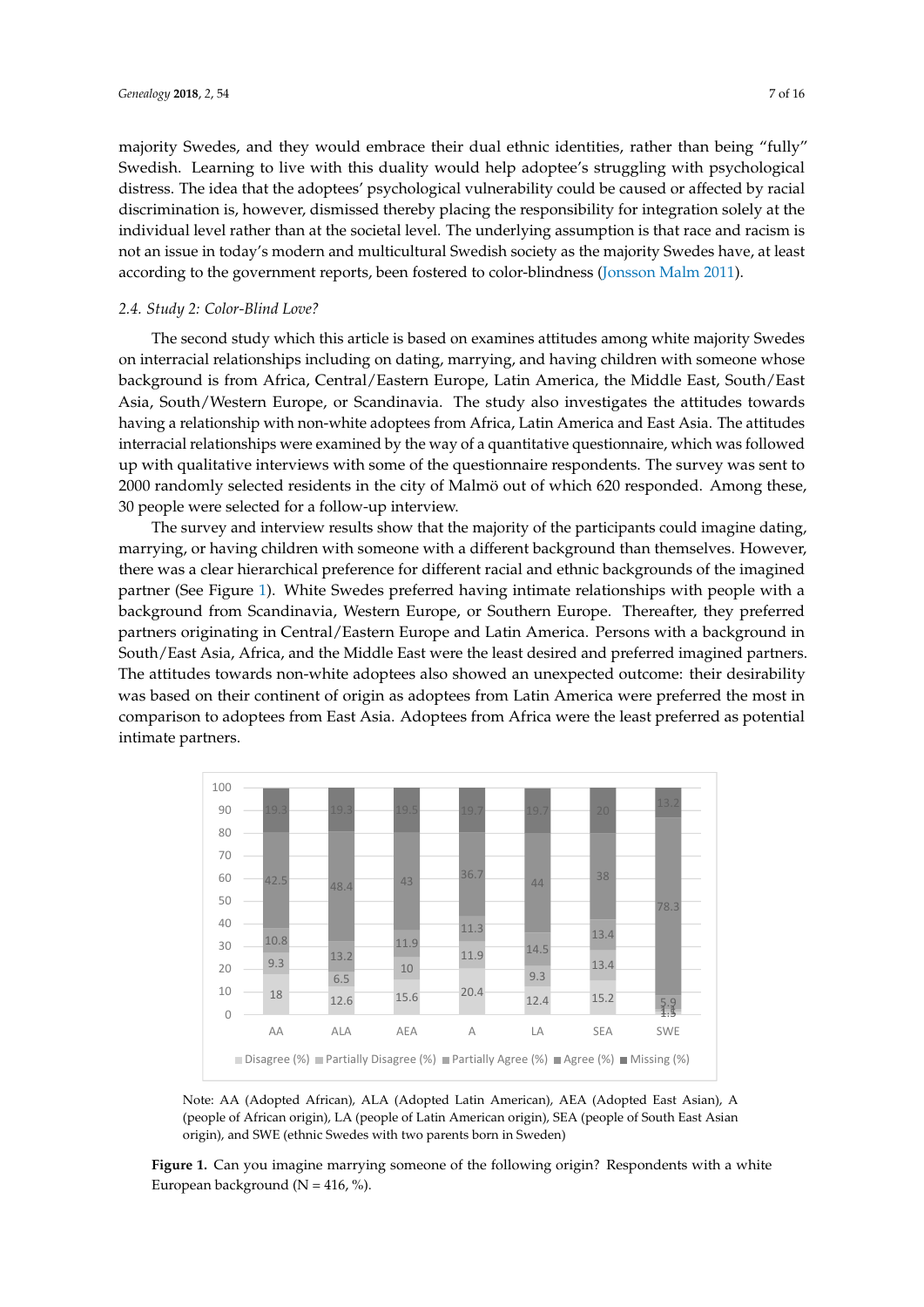By comparing the attitudes towards non-white adoptees and the attitudes towards the equivalent immigrant groups who share the same continents or regions of origin, the differences in attitudes were not significant, while the differences were obvious and statistically significant between the attitudes toward non-white adoptees and white Scandinavians or other white Western European groups (See Figure [2\)](#page-7-0). *George (Sec 1 gate 2)*.

<span id="page-7-0"></span>

Note: 1 represents negative responses and 4 represents positive answers. The numbers represent the mean attitudes.

**Figure 2.** Attitudes towards interracial marriage: Comparison of white European respondents' towards non-white adoptees and non-white migrants. **Figure 2.** Attitudes towards interracial marriage: Comparison of white European respondents' attitudes

other Swedes" and the fact that they are visibly different from white majority Swedes is officially seen as being of little significance. The importance of skin color and other racial markers is particularly prominent in the case of non-white adoptees, who all share the same culture as white majority Swedes particularly prominent in the case of non-white adoptees, who all share the same culture as white [\(Osanami Törngren](#page-14-2) [2011\)](#page-14-2). This result goes against the general Swedish perception that non-white adoptees are "like any

Furthermore, the majority of the survey respondents were positive to dating someone with a migrant background but they were at the same time less positive to be a part of a long-term and permanent relationship. When it came to childbearing, the answers were even more negative. The differences in attitudes towards dating and childbearing were statistically significant. As the interviewees suggested that children imply more responsibility, they were more reserved to having children with someone with a foreign background. However, the majority of the respondents answered that they would not react negatively if someone in their family or others in their close surroundings chose to live in a mixed marriage and interracial relationship. At the same time, they responded that not all relationships were seen as equally accepted in Swedish society at large and that a marriage with someone originating in South/East Asia, Africa, or the Middle East was less accepted than a marriage with someone originating in other regions and continents.

Relationships with adoptees were seen as more accepted in Swedish society than relationships with the corresponding immigrant groups (see Figure [3\)](#page-8-0). Contrary to the attitudes towards interracial marriage, there was statistically significant differences in the responses given towards non-white immigrant groups and non-white adoptees (see Figure [4\)](#page-8-1). This shows that there is on the whole a wider cultural acceptance of adoptees than of immigrants, and the responses reflect the color-blind idea that adoptees are Swedes [\(Osanami Törngren](#page-14-2) [2011\)](#page-14-2).

When speaking about mixed relationships, the interviewees' choice of words and expressions strongly reflected their color-blind attitudes towards race as they had great difficulties to talk about skin color and other visible differences. In particular, they tended to highlight cultural differences skin color and other visible differences. In particular, they tended to highlight cultural differences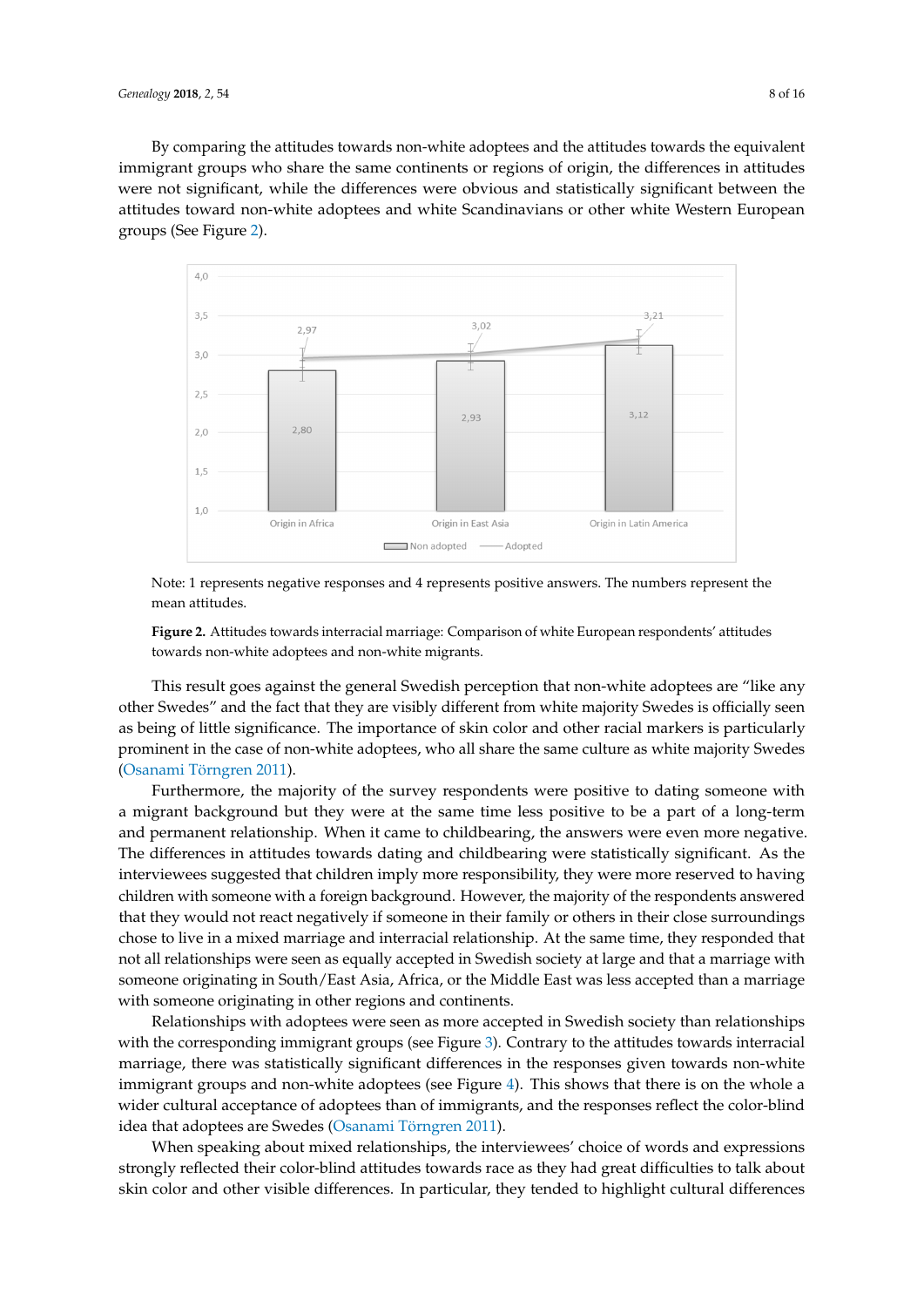that may or may not exist instead of talking about visible differences. Many interviewees stated that they preferred European partners because of cultural similarities, whereas they linked an origin from South/East Asia, Africa, and the Middle East to notions of cultural differences. Perceptions of gender equality were regarded as one particularly important cultural difference. The idea of the Swedes and of Sweden as being gender equal was contrasted with "other cultures" as being patriarchal and oppressing women. Also prominent in the interview material was the color-blind idea of making an individual choice as the interviewees tended to claim that a certain origin does not matter when it individual choice as the interviewees tended to claim that a certain origin does not matter when it comes to love (Osanami Törngren 2011; Osanami Törngren 2018). comes to love (Osanami Törngren 2011; Osanami Törngren 2018). [to a](#page-15-4) origin comes to love [\(Osanami Törngren 2011](#page-14-2); [Osanami Törngren 2018](#page-15-4)).

<span id="page-8-0"></span>

Note: AA (Adopted African), ALA (Adopted Latin American), AEA (Adopted East Asian), A Note: AA (Adopted African), ALA (Adopted Latin American), AEA (Adopted East Asian), A<br>(people of African origin), LA (people of Latin American origin), SEA (people of South East Asian origin), and SWE (ethnic Swedes with two parents born in Sweden)

**Figure 3.** Is it accepted in Swedish society to intermarry? Respondents of white European background  $(N = 416, %)$ 

<span id="page-8-1"></span>

Note: 1 represents negative responses and 4 represents positive answers. The numbers represent the Note: 1 represents negative responses and 4 represents positive answers. The numbers represent the mean attitudes.mean attitudes.

**Figure 4.** Social acceptance of interracial marriages: Comparison of white European respondents'<br>attitudes towards non-white adoptees and non-white migrants. attitudes towards non-white adoptees and non-white migrants. attitudes towards non-white adoptees and non-white migrants.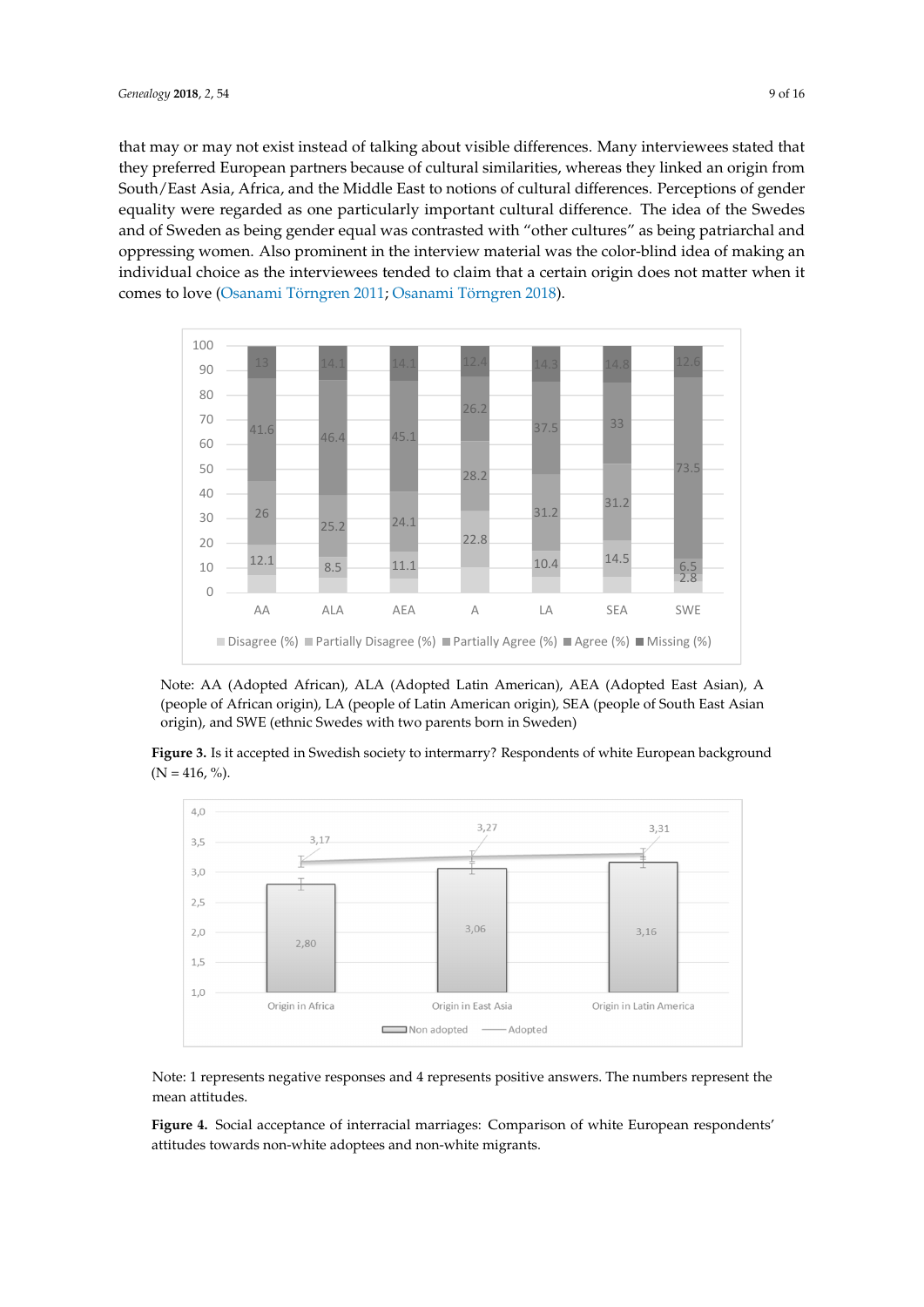#### *2.5. Emprical Materials and Methods*

The empirical material of our two studies consists of three types of material—interviews, surveys and government reports. The comparison between our two studies offers an opportunity for a mixed method analysis [\(Tashakkori and Creswell](#page-15-5) [2008\)](#page-15-5) and contributes to emergent field of Swedish critical race and whiteness studies by highlighting how transracial families are perceived depending on the forms of families. The content analysis of the government reports reflects the national discourse on transracial families, while the surveys and the interviews reflect people's everyday attitudes and opinions on transracial families. The combination of these three distinct types of material enables a holistic analysis that mirrors both the macro-, meso-, and micro-levels of understanding the situation for transracial families in contemporary Sweden.

#### **3. Discussion**

#### *3.1. The Fear of Talking About Race and Whiteness in Sweden*

When comparing our two studies' empirical material, which consist of interviews, surveys and government reports, several interesting similarities appear. One of the most striking similarities is the difficulty of talking about and finding words to refer to race and various expressions of racism. Another similarity is the reluctance and even inability to see racial inequalities as explanations of social injustices and unequal power structures. These difficulties have historical roots and are related to changing ideas on race in Sweden. A telling example is when one of the Official Government Reports states that Sweden is a country where "racism is not very widespread". When racism is mentioned at all, it is essentially viewed as something that happens somewhere else than in Sweden or among others than among Swedes. It is not seen as a mindset or as a societal structure that everyone is a part of.How can we understand racism and the idea of race in today's Sweden in light of our empirical material? Due to the previously mentioned fear of using the concepts of race and whiteness and even the word race itself, as well as the inability to understand and accept how they can be used to highlight unequal power structures, it is evident that our combined empirical material lacks a discussion on race and whiteness.

The color-blind ideology of Sweden also leads to an inability to identify and distinguish racism as the basis for exclusion and marginalization processes. Instead the concepts of ethnicity and culture are widely accepted and applied to analyze and understand what is in practice expressions of various racialization processes [\(Hübinette et al.](#page-14-22) [2012\)](#page-14-22). For example, some of the government reports do admit that transnational adoptees face the risk of being marginalized and discriminated against in Swedish society because of their phenotypical looks. However, these statements are never linked to any in-depth discussion on racism. The reports also lack a critical view on the adoptees' own perspectives and how they themselves contribute to maintaining norms and beliefs about family, origin, and national belonging.

The same applies to the respondents who were interviewed by Osanami Törngren, who also do not reflect on their color-blindness or how their reasoning around attitudes towards interracial marriages often becomes contradictory when they almost solely talk about ethnicity and culture. The interview material shows that Scandinavians, West Europeans and South Europeans are the most preferred potential partners for white respondents and that those with a background in Africa and the Middle East are the least preferred. "It is the *culture* that matters" was the most frequent message that came across throughout the interviews when explaining this hierarchy of preferences. For instance, one interviewee specifically articulated that phenotypical appearance does not matter, but that *culture* does. The interviewees' words also reflected the idea that the more "cultural differences" the more problems there are in interracial marriages. One interviewee for example stated that "it would not be easy to have a relationship with two different cultures". Ethnicity and culture, which are the preferred terms in Sweden to understand any kind of differences, are also often forced upon individuals and groups which are of non-Western descent. While the concepts of ethnicity and culture are often applied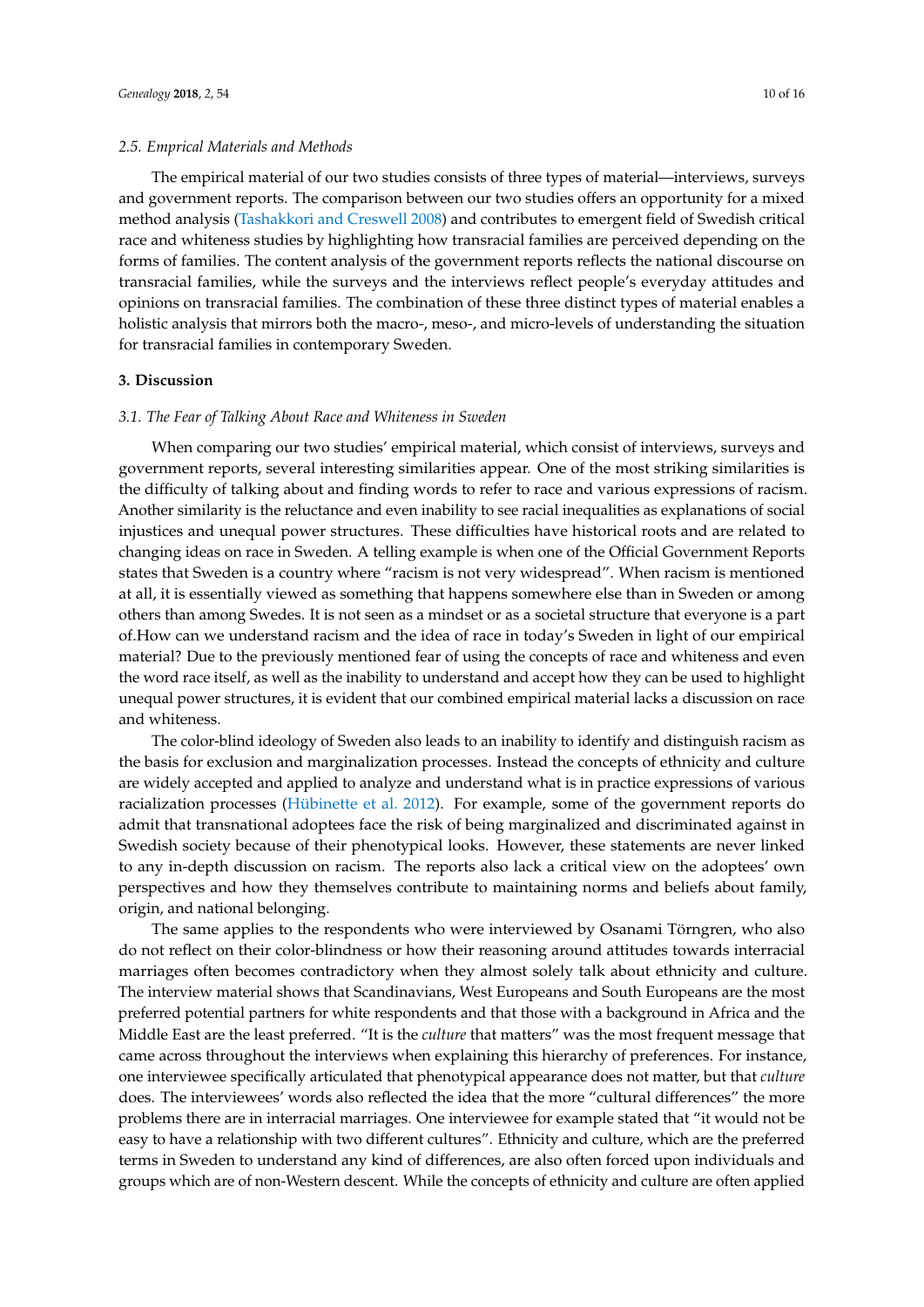to Muslims, Africans, Asians or Latin Americans, and other visible minorities, they are almost never applied when discussing white immigrants such as Finns, Germans or Danes, who also constitute some of the larger immigrant groups in Sweden (e.g., [Pred](#page-15-6) [2000\)](#page-15-6). The terms ethnicity and culture, therefore, becomes a color-blind way of referring to people who are non-white but without referring directly to the racial and visible differences.

#### *3.2. Racialization Based on Parenthood*

Another finding that is related to the above problem is the lack of any reflection on whiteness and how it is intimately linked to Swedishness. As mentioned earlier, several previous studies have demonstrated how whiteness is closely linked to Swedishness [\(Hübinette and Lundström](#page-14-5) [2011;](#page-14-5) [Mattsson](#page-14-8) [2005;](#page-14-8) [Runfors](#page-15-1) [2006\)](#page-15-1). In practice it is not the individuals' ethnicity and culture, but rather their visible differences, such as skin color and other physical markers that matter when it comes to being able to pass as a Swede and be treated and accepted as "fully Swedish". African, East Asian, Latin American, and Middle Eastern identities are developed through interaction and contact with the majority society, through which they become aware of their skin and hair color and other visible features being different [\(Kalonaityt](#page-14-6)é et al. [2007;](#page-14-6) [Khosravi](#page-14-7) [2006;](#page-14-7) [Lundström](#page-14-23) [2007\)](#page-14-23).

It is very clear that the notions of whiteness, race, and ethnicity are intimately intertwined with the view of normative views on family and family formation. In the government reports analyzed by Jonsson Malm, it is for example always understood that white Swedes are expected to adopt foreign and non-white children coming from a non-Swedish culture. That non-white Swedes would be interested in transnational adoptions seems almost unimaginable and is not discussed in the material. To be Swedish is thereby equated with being white in the reports. It is also clear that the adopted child will become majority Swedish and that the adoptive family will be interpreted as a majority Swedish adoptive family, and not for example a Swedish-Chinese or a Swedish-Colombian family.

However, in the study of the attitudes towards interracial relationships, a different pattern is revealed. A family consisting of one non-white parent is instead interpreted as a non-Swedish family and therefore mixed children are not perceived as belonging to the Swedish majority population. It is clear, though, that some mixed families and children can become "fully Swedish" through their whiteness. Several of the interviewees in Osanami Törngren's study said that children of Swedes and Eastern Europeans are considered Swedes according to them as they do not differ in appearance from white majority Swedes. For example, one interviewee said that "my children and my grandchildren will look like me." In contrast, a child with a non-white parent is instead seen as "half-Swedish" or as "mixed" and not as "fully Swedish". In particular, biracial black-white children were seen as "problematic" by some of the interviewees because they may face racism in society. Several interviewees expressed worries about how the white majority surrounding would react to the visible phenotypical differences of the mixed children. For example, one interviewee said that "when you think about what the children will look like . . . I don't know, maybe you think about the appearance." The underlying idea behind such responses is that visible differences relate to "problems" of some sorts. Another interviewee specified a concern that Swedish language fluency is not always enough to be counted as a Swede for a non-white mixed child:

. . . you maybe think about how the child will be looked upon from the surrounding when he or she grows up, that people will be prejudiced towards the children. Even though they may speak perfect Swedish, it doesn't always protect the child from prejudice.

Responses like these also indicates that mixed children who are born and raised in Sweden are not always seen as "fully Swedish" and they are also not perceived to be "half-white", a concept that barely exists in Swedish language [\(Osanami Törngren](#page-14-2) [2011\)](#page-14-2). As critical mixed race studies in countries like the US, the UK, and Germany have shown, the situation and position of multiracial and mixed people are good examples of how arbitrary and flexible all racialized categories are and they are also examples of how national belonging, race and whiteness are related to each other [\(Haritaworn](#page-14-24) [2012;](#page-14-24)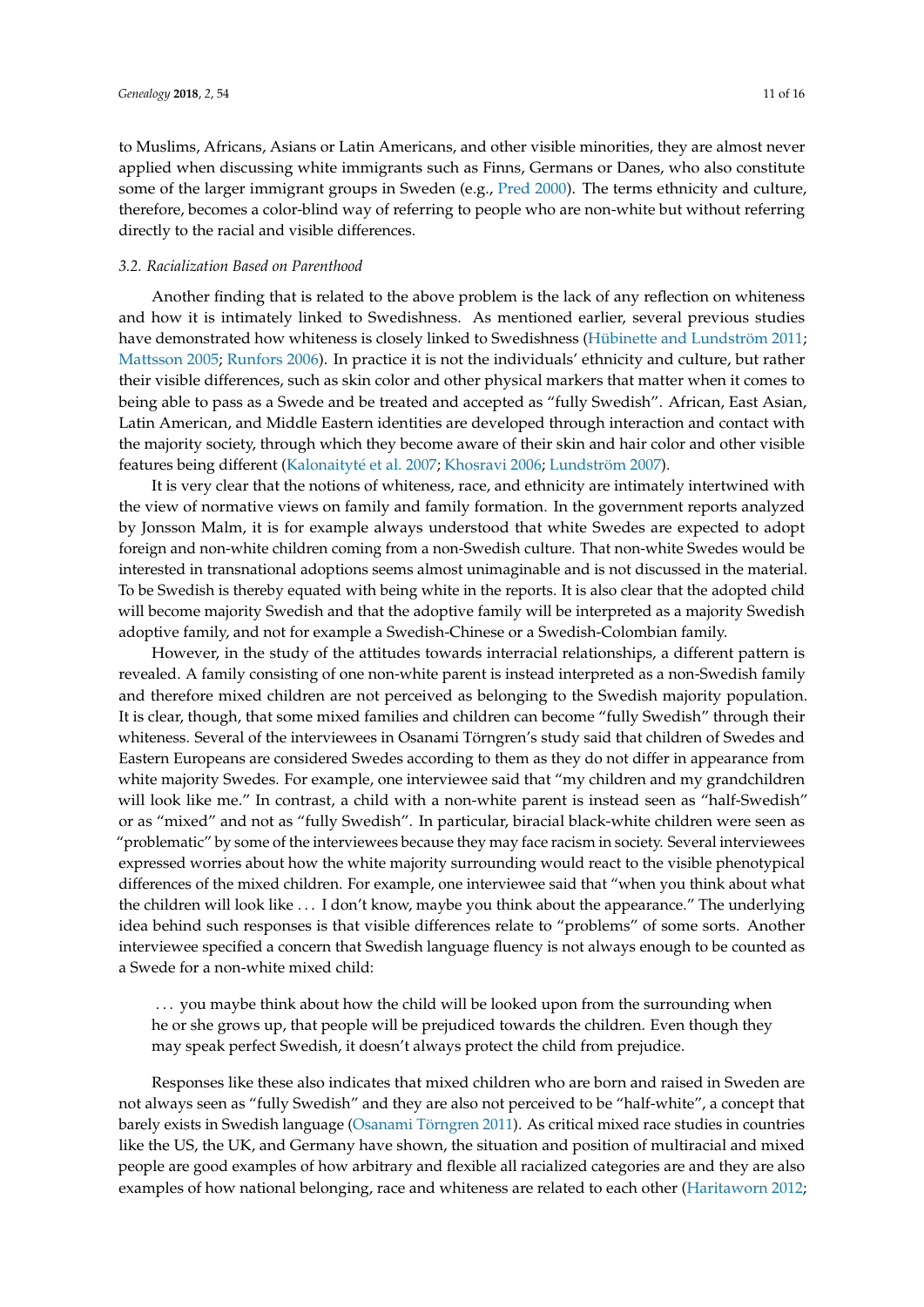[Ifekwunigwe](#page-14-25) [1999\)](#page-14-25). However, the Swedish mixed children and mixed people do not seem to be related to the idea of post-race which Suki Ali (2003) finds in the UK context, but instead they seem to be relegated to the same logics as practically all non-white inhabitants of Sweden who are seen as not being "fully Swedish", even if they are born in Sweden, speak Swedish fluently and in many cases only know about Swedish culture. This idea of Swedishness as being more or less equivalent to whiteness is also worrying in light of the contemporary political climate of today's Europe as itopens up the possibility for the far-right to mobilize around an exclusionary construction of Swedishness.

In other words, while an adoptive family consisting of two white parents and a non-white adopted child is considered to be Swedish, a family consisting of a transracial couple and their mixed child is considered to be half-Swedish and sometimes perhaps even non-Swedish. As a transnational adoptive family is regarded as more Swedish and thereby also as whiter than an interracially mixed family, this indicates that the racialization of a family in Sweden is primarily based on the parents' whiteness and origins rather than on the children.

#### *3.3. The Problem of Belonging*

In the former section, we argued that the adoptive family is seen as more Swedish than the mixed family, but this does not mean that the adoptees themselves are seen as being "fully Swedish". The government reports on transnational adoption instead reveal that the adopted children are not seen as "fully Swedish", either on arrival or later in life. In the first decades of the examined time period (the 1960s and 1970s), the concern was raised that the children deviate too much visibly and physically from the white Swedish majority population and that a child with a "non-Swedish appearance" may always be seen as an "outsider" or a "stranger" in Swedish society. Here again, it is interesting to point out that the expression a "non-Swedish appearance" which is used in the reports refers to being non-white. Different strategies for making adoptees more "Swedish" are therefore discussed although the "positive" aspects of the adopted children having "exotic" looks are also highlighted [\(Jonsson](#page-14-1) [Malm](#page-14-1) [2011\)](#page-14-1).

In the 1990s and 2000s, the government reports also express concern for the adopted children's well-being. However, this pertains more to their mental health and how they should try to "integrate their biological and ethnic heritage with the image of themselves today", and where the "biological heritage" is defined as the relationship to the biological family and the inhabitants in the country of origin, and the ethnic heritage as the relation to the culture of the biological family and the country of origin. A failure to integrate these identities is believed to result in fragmentation and mental health issues for the adoptees. During the 1990s, so-called "return trips" became popular, where the adoptees were encouraged to return to and seek out their "roots" in their birth country [\(Jonsson](#page-14-1) [Malm](#page-14-1) [2011\)](#page-14-1). This shift towards the emphasizing of the adoptees' origins and roots, which Heather Jacobson has called "culture keeping", is something which has been studied in the US context and also been criticized as it oftentimes becomes both shallow and stereotypical as the vast majority of white adoptive parents know very little or even nothing about the countries of origin of their children [\(Jacobson](#page-14-26) [2008;](#page-14-26) [Tuan and Shiao](#page-15-7) [2011\)](#page-15-7). This search for roots becomes a kind of a therapeutic method, which is supposed to lead to the well-being of the adoptees. However, it simultaneously signals that they are not perceived as fully Swedish and that they are culturally, ethnically, and biologically positioned outside of Sweden [\(Jonsson Malm](#page-14-1) [2011\)](#page-14-1). This is also argued by [Yngvesson](#page-15-8) [\(2010\)](#page-15-8), in her ethnographic study of Chilean adoptees in Sweden going on a so-called "return trip" to Chile.

That transnational adoptees are not seen as "fully Swedish" also becomes apparent when studying the attitude survey and the interview material on interracial relationships. Some interviewees also talked about how they cannot sometimes distinguish between non-white adoptees and non-white migrants:

I would think that the unwillingness to marry and have children with someone from another country lies more in their culture and what they bring with them, rather than their physical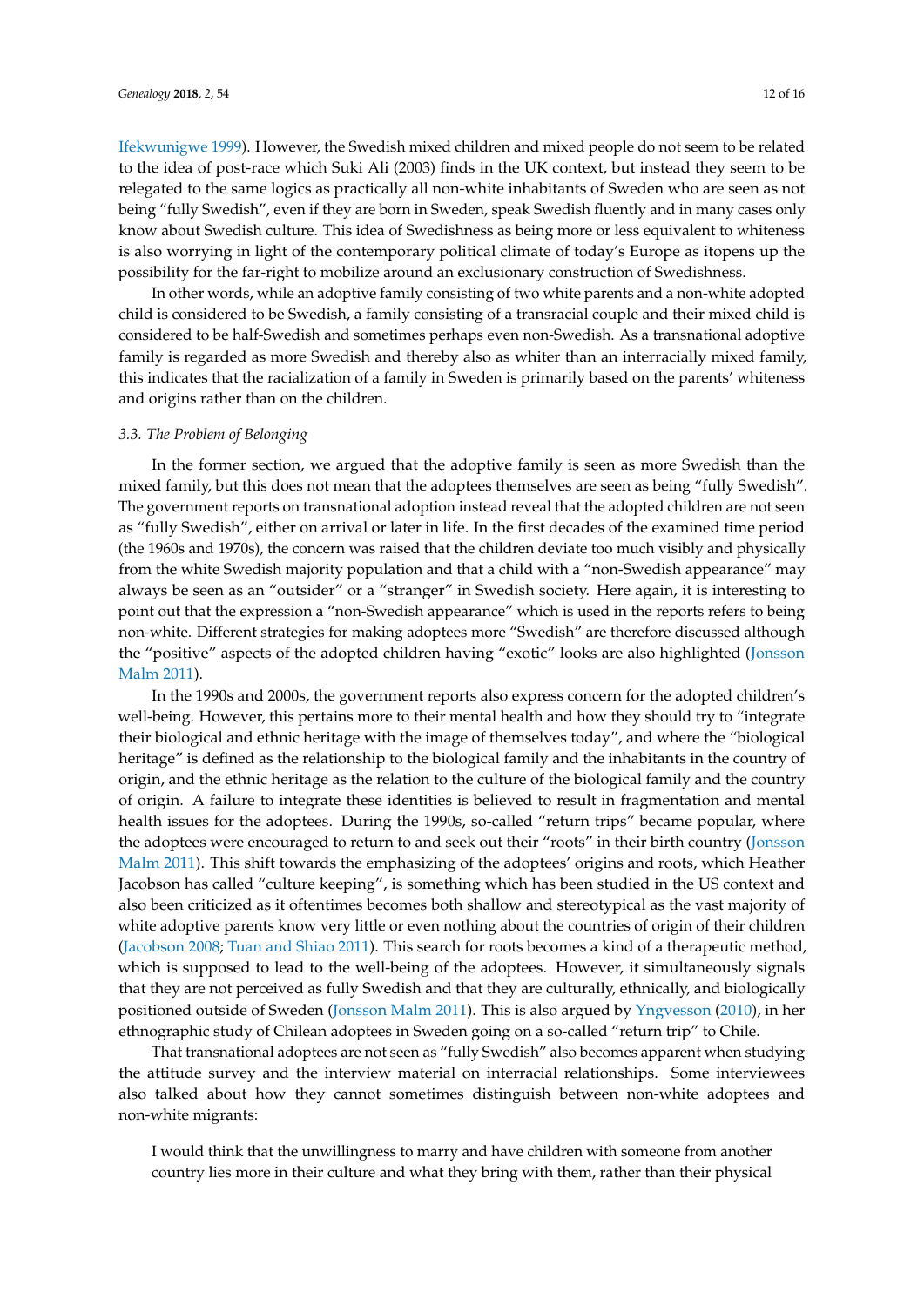appearance. But I interpret that physical appearance matters more than you believe or I have believed.

Another interviewee explained that this is why, when looking for a partner, it is "safer" to approach someone who looks white because then the likelihood that that person is Swedish is higher. When the interviewees were faced with the survey results, showing that non-white adoptees are less preferred as long-term relationship partners for the white respondents, some explained that adoptees are culturally Swedish but that their non-white appearance challenges their Swedishness. Here, it becomes clear that the color-blind ideology of Sweden has its limits. If you are not white, it is difficult to be perceived as a "real Swede" and to be seen as "fully Swedish" by the white Swedish majority population. One interviewee's words clearly stated this limit of color-blindness by saying the following when being confronted with the survey results showing that white respondents do not prefer non-white adoptees and non-white migrants as potential partners.

... then it actually doesn't matter whether you are adopted, when you look at this result. Then you may say that my explanation about the cultural clash is not valid because it is purely race if you look at the groups.

Osanami Törngren did not include attitudes towards mixed race persons as potential partners in her survey but in hindsight, we can see that it would have been interesting to know whether mixed people are more or less preferred as potential partners compared to non-white adoptees. Here, we can only speculate on how the idea of race and the idea of culture may interact. However, it is reasonable to hypothesize that the results would not differ significantly from what we have discussed so far—the more "whiter" and, therefore, the more "Swedish" you are perceived as being, the more attractive as a potential partner you become for the white Swedish majority population.

As mentioned earlier, the adoptees' mental health might be undermined by the gap between their Swedish identity and their cultural and ethnic origin, according to the government reports [\(Jonsson](#page-14-1) [Malm](#page-14-1) [2011\)](#page-14-1). For mixed children, all "problems" are always related to the culture of the non-Swedish and non-white parent [\(Osanami Törngren](#page-14-2) [2011\)](#page-14-2). The "problems" always derive from the culture of "the other" and not from Swedish culture and from the white Swedish parent, as the interviewees never problematized or questioned Swedishness. Like the adopted children, the mixed children are also assigned a double belonging and an ambivalent identity, which is something mixed people historically always have been associated with [\(Park](#page-15-9) [1928;](#page-15-9) [Stonequist](#page-15-10) [1935\)](#page-15-10).

In the English speaking context, the mixed people are sometimes also seen as positive figures and role models who are said to be able to serve as a bridges between the white majority population and the minority communities. An increased number of interracial marriages and mixed race children are considered to contribute to contribute to the blurring of racial and ethnic boundaries in a certain society according to [Ali](#page-13-3) [\(2003\)](#page-13-3), thereby accelerating post-racial and color-blind thinking (e.g., [Ali](#page-13-3) [2003\)](#page-13-3). According to this idea, the mixed people become a fantasy and a hope for the future desiring the so-called "Generation E.A." (Ethnically Ambiguous) [\(La Ferla](#page-14-27) [2003\)](#page-14-27). In the Swedish context, mixed race persons may even be thought of as helping Sweden in its new nation-building process marked by racial and ethnic diversity apart from being designated a mediator and as a bridge between the white and the non-white inhabitants of Sweden. However, in Osanami Törngren's study none of the interviewees drew attention to the positive aspects of being mixed as the focus of the discussion was on how mixed children's visible appearance and cultural background will differ from the white Swedish majority population and how it can lead to the children being exposed to exclusion and marginalization [\(Osanami Törngren](#page-14-2) [2011\)](#page-14-2). In contrast to the appraisal of the "exotic" appearance of the non-white adoptees, which is discernable in Jonsson Malm's study, when it comes to mixed people their non-whiteness is instead more seen as something negative and potentially harmful for the wellbeing of the mixed person.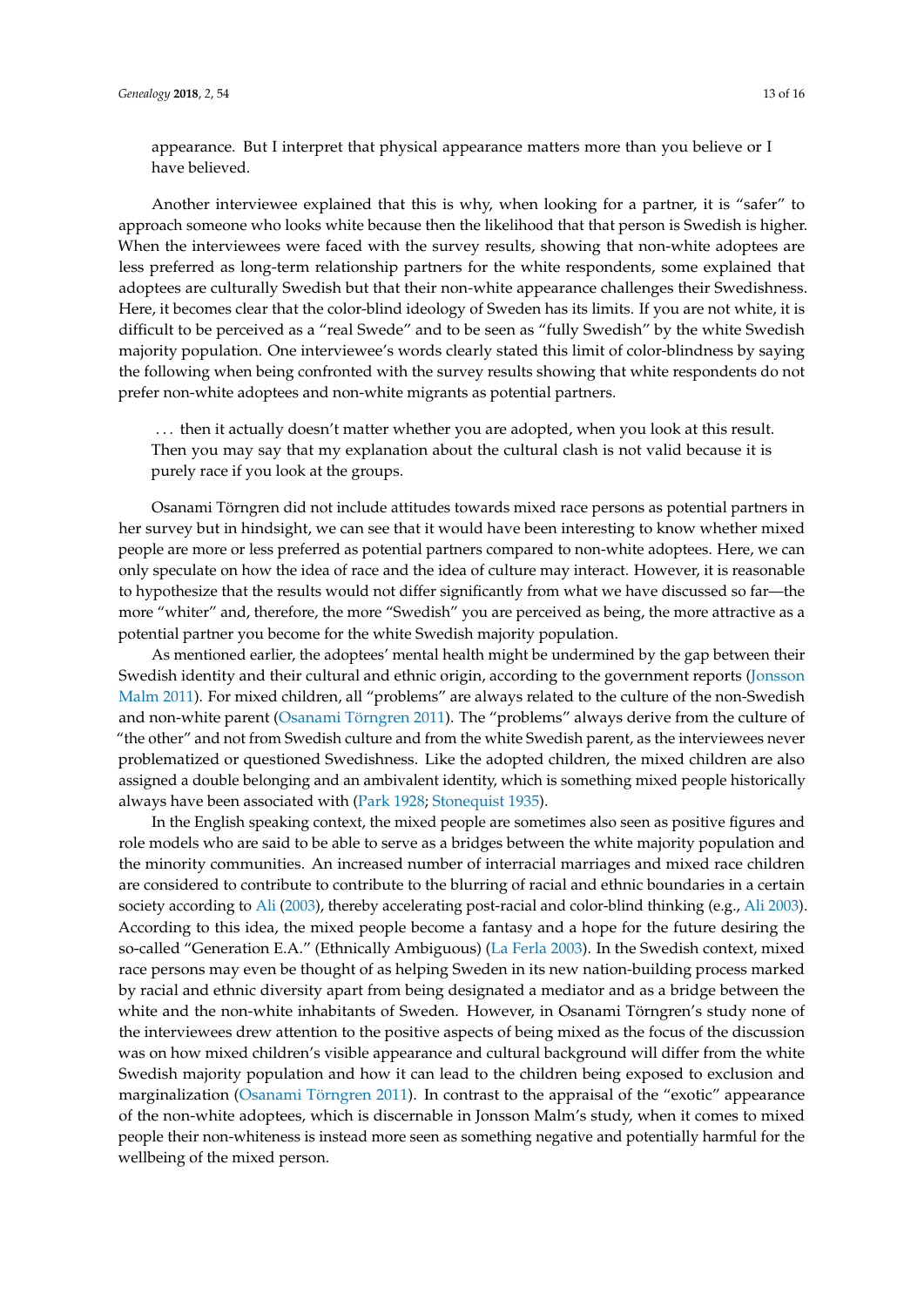### **4. Conclusions**

The aim of this article has been to re-analyze the empirical material of two studies and thereby to further contribute to the emergence of a Swedish field of critical race and whiteness studies. The practices of transnational adoptions and interracial marriages are rarely compared with each other in Swedish research even though they are both about transracial family formation. By bringing these two transracial family formations together it is possible to analyze different perceptions of what is considered normal, natural, and desirable in relation to families in general and transracial families in particular in contemporary Sweden. Furthermore, we are able to tease out how various notions and norms of national belonging are manifested which otherwise might have been difficult to see.

The article focuses on three analytical themes that was particularly visible when comparing the two studies: the fear of talking about race and whiteness in Sweden, racialization based on parenthood, and the problem of belonging. These themes revealed a somewhat contradictory and complex picture. The color-blind ideology that characterizes white majority Swedes' self-understanding, together with the privileged position of whiteness in relation to Swedishness, makes the attitudes towards transracial families ambivalent and often problematic. The non-white adoptee or mixed children and their white and non-white parents are perceived differently depending on their origins and on their degrees of visible differences but also in relation to the historical and social context. Transnational adoption across racial lines has almost always been praised in Sweden, which has resulted in a positive view on transracial adoptive families which are seen as Swedish families, although the non-white adoptees themselves are not always perceived as "fully Swedish". On the other hand, interracial families and mixed children are instead associated with so-called cultural "problems" and with not being "fully Swedish" to the same extent as the adoptive families.

We live in a time characterized by major transformations when it comes to how people live, structure their everyday lives, and organize their social environments while Sweden, as well as almost every Western country becomes increasingly racially diverse. Although we can never choose freely who we want to work with and go to school with we may believe that we have a certain freedom of choice when it comes to who we want to live with and have and raise children together with. However, when it comes to intimate relationships and family formations, cultural and societal norms and ideals play a crucial role consciously or unconsciously, including ideas of who belongs or not in relation to race and whiteness. According to us, it is essential to be conscious about how racial norms shape individual choices even when it comes to choosing partners, and therefore a color-blind attitude towards family formation is not a constructive path in today's multiracial and already highly diverse Sweden.

**Author Contributions:** S.O.T. and C.J.M. are equally responsible for the conceptualization and methodology, and all three authors are equally responsible for the analysis, writing, review and editing.

**Funding:** This research was part of Osanami Törngren's and Jonsson Malm's Ph.D. projects which were funded by Malmö University and Lund University.

**Acknowledgments:** The authors would like to thank Damian Finnegan for his intellectual and technical help in editing the manuscript.

**Conflicts of Interest:** The authors declare no conflict of interest.

#### **References**

<span id="page-13-3"></span><span id="page-13-2"></span>Ali, Suki. 2003. *Mixed-Race, Post-Race*. Oxford and New York: Berg.

- Bonilla-Silva, Eduardo. 1997. Rethinking Racism: Toward a Structural Interpretation. *American Sociological Review* 62: 465–80. [\[CrossRef\]](http://dx.doi.org/10.2307/2657316)
- <span id="page-13-0"></span>Bonilla-Silva, Eduardo. 2010. *Racism without Racists. Color-Blind Racism and the Persistence of Racial Inequality in America*, 3rd ed. Lanham: Rowman & Littlefield.
- <span id="page-13-1"></span>Borevi, Karin. 2013. Understanding Swedish Multiculturalism. In *Debating Multiculturalism in the Nordic Welfare States*. Edited by Peter Kivisto and Östen Wahlbeck. New York: Palgrave Macmillan, pp. 140–69.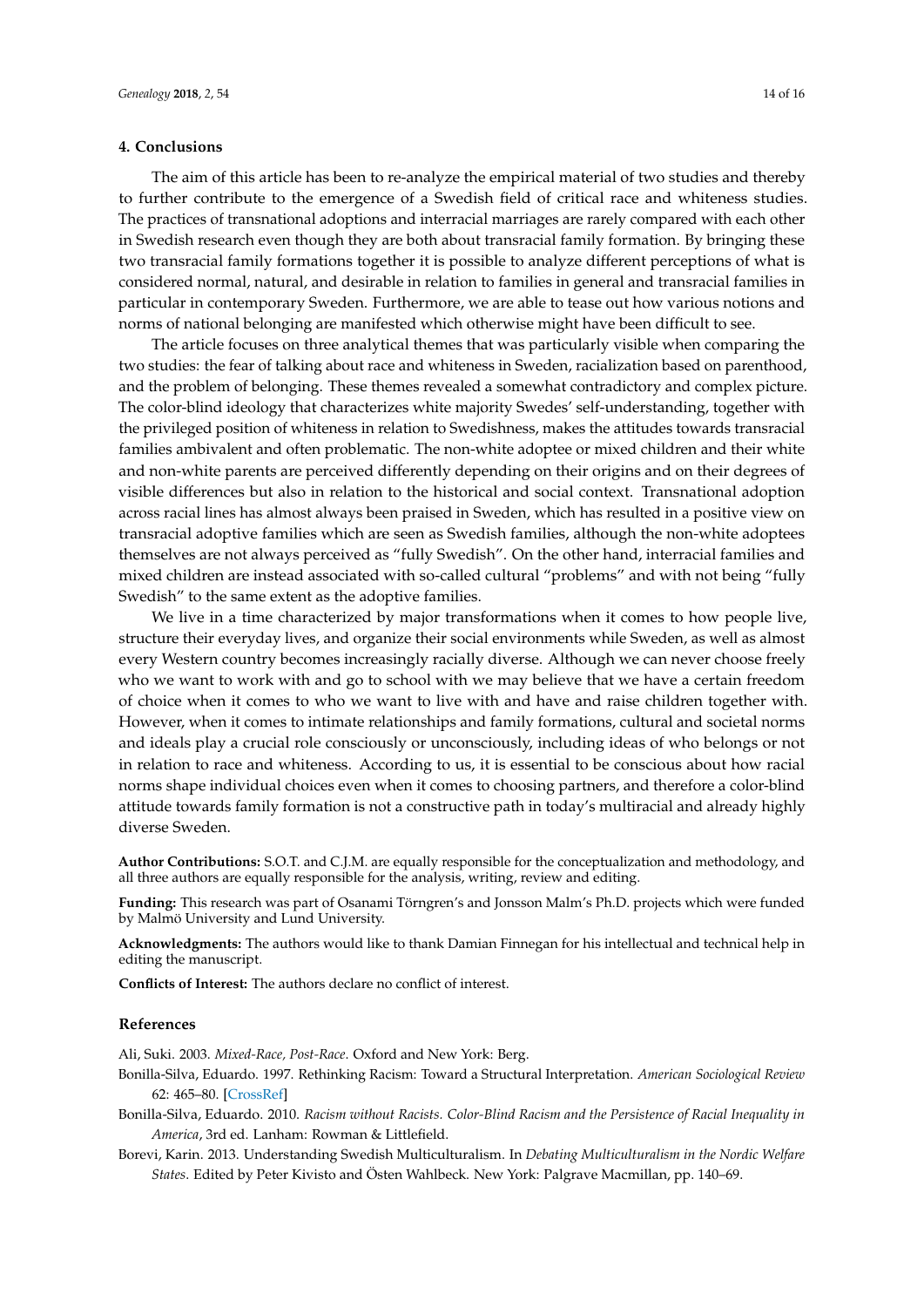- <span id="page-14-14"></span>Brekke, Jan-Paul, and Tordis Borchgrevink. 2007. *Talking about Integration: Discources, Alliances and Theories on Labour Market Integration in Sweden*. Oslo: Institute for Social Research, Available online: [http://www.](http://www.temaasyl.se/Documents/Brekke2.pdf) [temaasyl.se/Documents/Brekke2.pdf](http://www.temaasyl.se/Documents/Brekke2.pdf) (accessed on 15 August 2017).
- <span id="page-14-20"></span>Cantle, Ted. 2005. *Community Cohesion: A New Framework for Race and Diversity*. New York: Palgrave Macmillan.
- <span id="page-14-18"></span>Cornell, E. Stephen, and Douglas Hartmann. 2007. *Ethnicity and Race: Making Identities in a Changing World*, 2nd ed. Thousand Oaks: Pine Forge Press.
- <span id="page-14-19"></span>Fenton, Steven. 2003. *Ethnicity*. Cambridge and Malden: Polity.
- <span id="page-14-11"></span>Frankenberg, Ruth. 1993. *White Women, Race Matters: The Social Construction of Whiteness*. London: Routledge.
- <span id="page-14-21"></span>Gans, Herbert J. 1979. Symbolic Ethnicity: The Future of Ethnic Groups and Cultures in America. *Ethnic and Racial Studies* 2: 1–20. [\[CrossRef\]](http://dx.doi.org/10.1080/01419870.1979.9993248)
- <span id="page-14-13"></span>Goldberg, David Theo. 2009. *The Threat of Race. Reflections on Racial Neoliberalism*. Malden: Wiley-Blackwell.
- <span id="page-14-9"></span>Hagerman, Maja. 2006. *Det rena landet*. Stockholm: Prisma.
- <span id="page-14-17"></span>Hambraeus, Ulf. 2014. Rasbegreppet ska bort ur lagen. *SVT Nyheter*, July 30.
- <span id="page-14-24"></span><span id="page-14-0"></span>Haritaworn, Jin. 2012. *The Biopolitics of Mixing. Thai Multiracialities and Haunted Ascendancies*. Farnham: Ashgate. Hübinette, Tobias, ed. 2017. *Ras och vithet. Svenska rasrelationer igår och idag*. Lund: Studentlitteratur.
- <span id="page-14-16"></span>Hübinette, Tobias, and Charlotte Hyltén-Cavallius. 2014. *White Working Class Communities in Stockholm*. New York: Open Society Foundations.
- <span id="page-14-5"></span>Hübinette, Tobias, and Catrin Lundström. 2011. Sweden After the Recent Election: The Double-Binding Power of Swedish Whiteness through the Mourning of the Loss of 'Old Sweden' and the Passing of 'Good Sweden'. *Nordic Journal of Feminist and Gender Research* 19: 42–52. [\[CrossRef\]](http://dx.doi.org/10.1080/08038740.2010.547835)
- <span id="page-14-3"></span>Hübinette, Tobias, and Andréaz Wasniowski, eds. 2018. *Studier om rasism: Tvärvetenskapliga perspektiv på ras, vithet och diskriminering*. Malmö: Arx förlag.
- <span id="page-14-22"></span>Hübinette, Tobias, Helena Hörnfeldt, Fataneh Farahani, and René León Rosales, eds. 2012. *Om ras och vithet i det samtida Sverige*. Tumba: Mångkulturellt centrum.
- <span id="page-14-25"></span>Ifekwunigwe, Jayne O. 1999. *Scattered Belongings. Cultural Paradoxes of Race, Nation and Gender*. London: Routledge.
- <span id="page-14-26"></span>Jacobson, Heather. 2008. *Culture Keeping: White Mothers, International Adoption and the Negotiation of Family Difference*. Nashville: Vanderbilt University Press.
- <span id="page-14-10"></span>Jacobsson, Ingrid. 1999. *Kan man vara svart och svensk? Texter om rasism, antisemitism och nazism*. Stockholm: Natur och Kultur.
- <span id="page-14-15"></span>Johansson Heinö, Andreas. 2009. Democracy between Collectivism and Individualism: De-Nationalisation and Individualisation in Swedish National Identity. *International Review of Sociology* 19: 297–314. [\[CrossRef\]](http://dx.doi.org/10.1080/03906700902833619)
- <span id="page-14-1"></span>Jonsson Malm, Carolina. 2011. *Att plantera ett barn. Internationella adoptioner och assisterad befruktning i svensk reproduktionspolitik*. Studia historica Lundensia, 1650-755X. Lunds universitet: Historiska Institutionen.
- <span id="page-14-6"></span>Kalonaityté, Viktorija, Victoria Kawesa, and Adiam Tedros. 2007. *Att färgas av Sverige: Upplevelser av diskriminering och rasism bland ungdomar med afrikansk bakgrund i Sverige*. Report. Stockholm: Diskrimineringsombudsmannen.
- <span id="page-14-7"></span>Khosravi, Shahram. 2006. Manlighet i exil: Maskulinitet och etnicitet hos iranska män i Sverige. In *Orienten i Sverige: Samtida möten och gränssnitt*, 1st ed. Edited by Simon Ekström and Lena Gerholm. Lund: Studentlitteratur, pp. 77–104.
- <span id="page-14-27"></span>La Ferla, Ruth. 2003. Generation E.A.: Ethnically Ambiguous. *The New York Times*, December 28.
- <span id="page-14-12"></span>Lentin, Alana. 2018. Beyond denial: "Not racism" as racist violence. *Continuum. Journal of Media and Cultural Studies* 32: 400–14. [\[CrossRef\]](http://dx.doi.org/10.1080/10304312.2018.1480309)
- <span id="page-14-23"></span>Lundström, Catrin. 2007. *Svenska latinas: Ras, klass och kön i svenskhetens geografi*. Göteborg: Makadam.
- <span id="page-14-8"></span>Mattsson, Katarina. 2005. Klonad skönhet: Fröken Sverige och andra 'missar' i kritisk belysning. In *Och likväl rör det sig: Genusrelationer i förändring*. Edited by Gunnel Forsberg and Cristina Grenholm. Karlstad: Karlstad University Press, pp. 191–202.
- <span id="page-14-2"></span>Osanami Törngren, Sayaka. 2011. Love ain't Got no Color? Attitude toward Interracial Marriage in Sweden. Serie: Malmö studies in International Migration and Ethnic Relations. Ph.D. thesis, Linköpings Universitet, Linköping, Sweden.
- <span id="page-14-4"></span>Osanami Törngren, Sayaka. 2015. Does Race Matter in Sweden?: Challenging Colorblindness in Sweden. *Sophia Journal of European Studies* 7: 125–37.